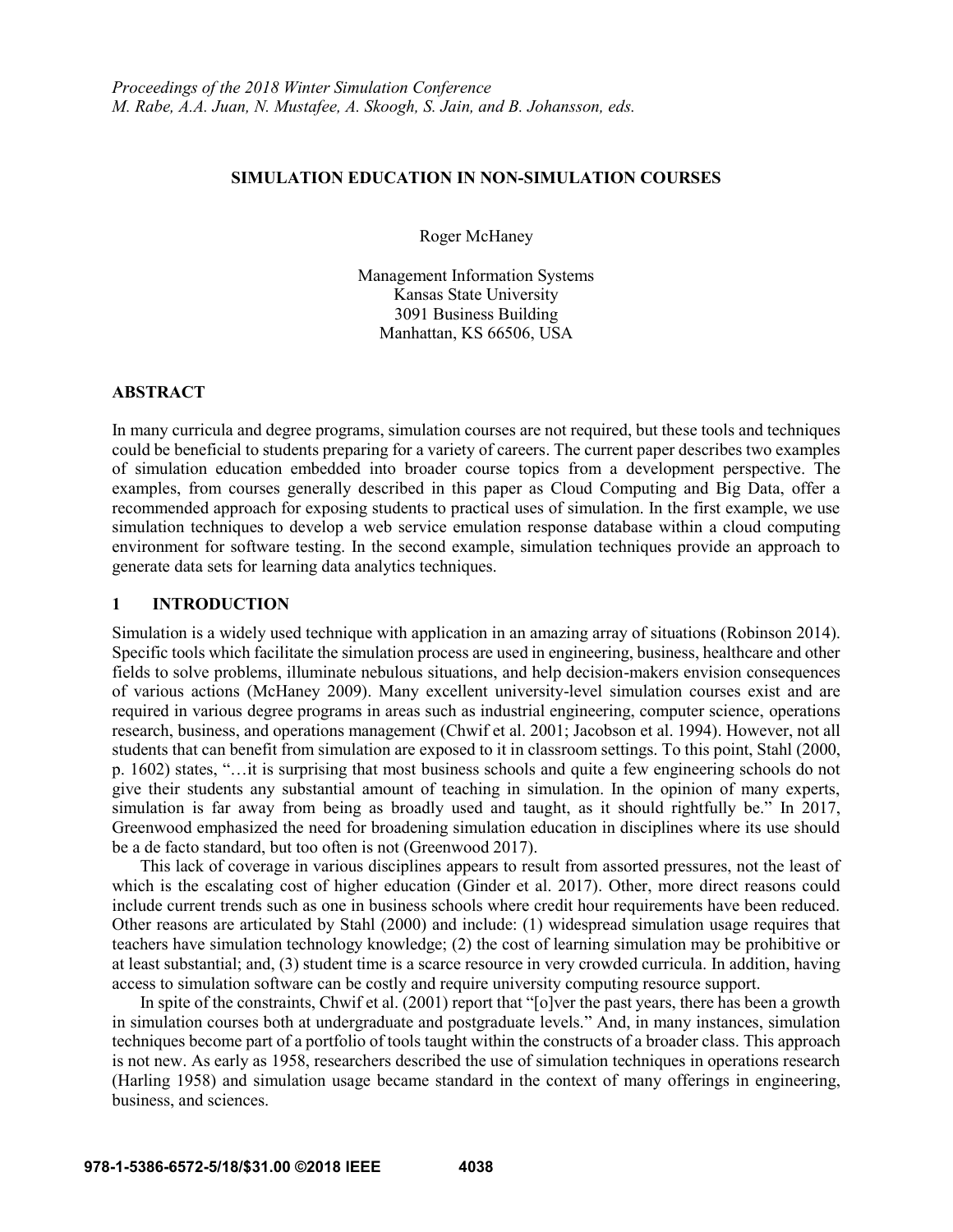In recent years, the use of simulations in the classrooms, as opposed to the teaching of simulation techniques has grown. While this idea has been in practice for some time (McGuire 1976), recent technology improvements and new pedagogical approaches have encouraged educators to utilize simulation in the classroom as a mainstay of learning. In fact, classroom simulation use can be found in many disciplines including healthcare and nursing (Shin et al. 2015), emergency response (Lateef 2010), aviation (Jentsch and Curtis 2017), business (McHaney et al. 2018), and many more (Katsaliaki and Mustafee 2015). This use has become more popular in light of constructivist learning pedagogies which encourage teachers to use tools such as simulation to provide richer and more meaningful learning experiences (McHaney 2011).

While many students are exposed to simulations in the classroom, we believe it remains important that simulation development techniques be understood and utilized. Using a simulation or a pre-developed simulator is far different than creating one. As suggested by Stahl (2000), far more students can benefit from simulation use than currently take classes in that area. We agree and covertly have worked to encourage students to use simulation as a quantitative tool to facilitate decision-making or problem solving within the context of their discipline. We provide 2 examples in this paper.

The first example, from a course generally described in this paper as *Cloud Computing*, uses simulation techniques to develop a web service emulation response database within a cloud computing environment for software testing. A simulation creates a script for testing that can be reused or easily modified by students to improve software testing. Simulation becomes a tool used in a practical way to enable their larger efforts in software development, and it leverages tools already familiar in their educational experiences (e.g. Use Case Diagrams). The second example comes from a course generally described as *Big Data*. In this example, simulation techniques provide an approach to generate data sets for learning data analytics techniques and understanding the stochastic nature of model outputs. The idea is to build relationships into the data and then hone skills that ensure the expected outcomes can be visualized within a controlled environment.

# **2 EXAMPLE 1: CLOUD COMPUTING**

### **2.1 Scenario**

Our first example is based on a cloud computing system that relies on a web service to return responses to a request. Cloud computing and web services are not the same thing, however, they can depend on each other in particular circumstances. In this classroom scenario, students are required to have a cloud-based database system constructed and running on Microsoft Azure Cloud. The database needs to provide responses based on a sequence of input parameters passed from student-developed, web-based, mobile, or console software systems.

A system such as this can be tested in several different ways. One method is to request a set of information from the database and compare results to expectations to determine if the system works appropriately. This approach is fine for small systems but may not be comprehensive enough to catch all potential problems. Another testing method involves creating a script meant to test typical requests. This script can be expanded to include requests that might be unusual. This can be done through use of logic statements to ensure a variety of cases exist. Developing a script can be time consuming and may not include all anticipated extremes or expected requests. Likewise, it may fail to take the sequence of requests into account. In other words, in some instances, the order in which requests occur could impact the system. Simulation can add stochastic and comprehensive elements that might otherwise be missing.

## **2.2 Classroom Use of Simulation for Cloud Systems**

A number of methods for generating a script can be used. Creating a simulation with input distributions related to request parameters falls into this category. Using this approach offers a natural classroom moment to introduce simulation techniques to a group of tech-savvy students that can integrate this tool into their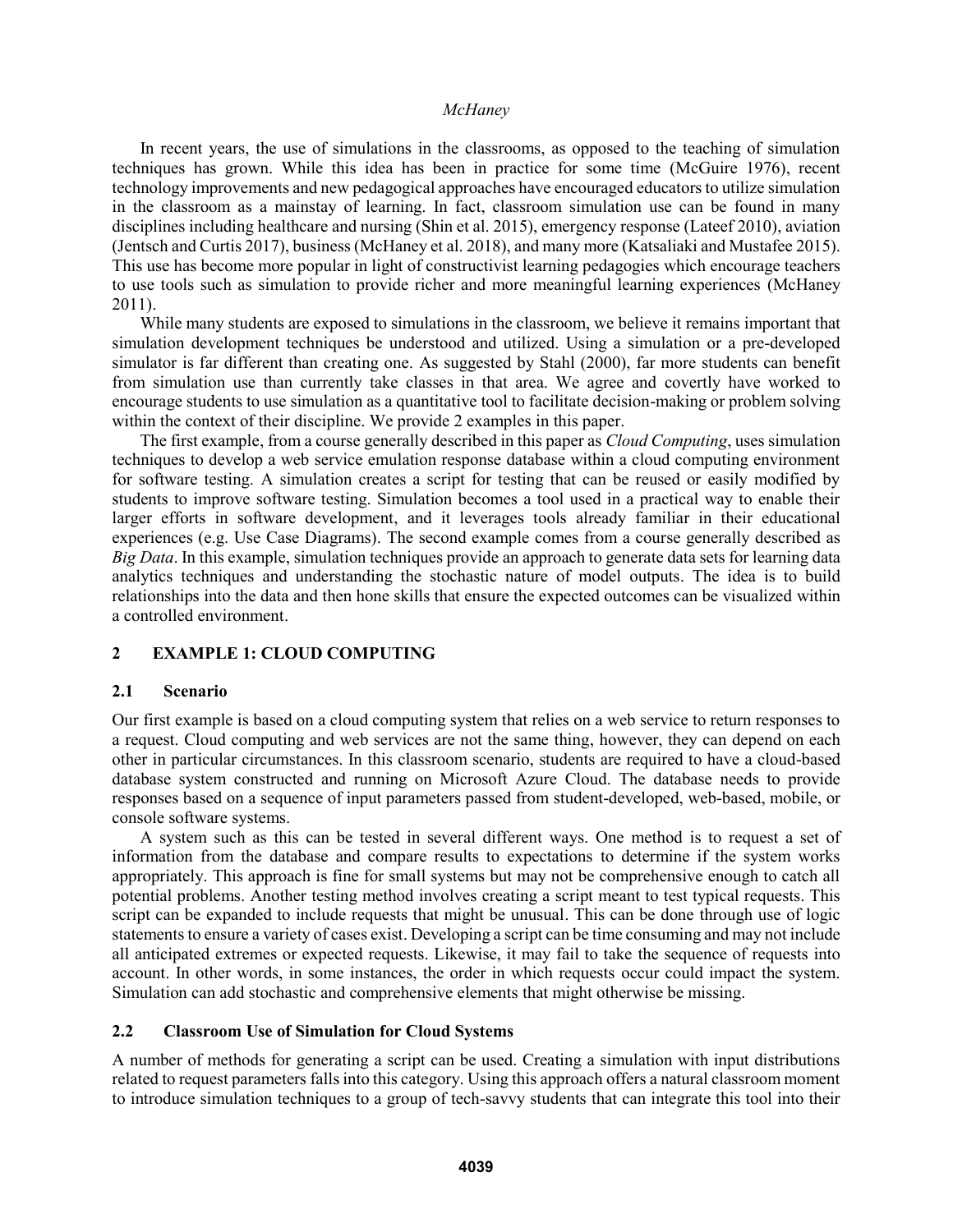portfolio of decision-support techniques. For example, students are provided with input data that suggests a certain percent of requests to a Web Service need information related to particular country. A discrete input distribution can be created to mirror the expectations. Table 1 provides a sample composite of a portion of the dataset used by students.

| ID# | Country        | # Car Sales |  |
|-----|----------------|-------------|--|
| 5   | United Kingdom | 215         |  |
| 6   | <b>USA</b>     | 166         |  |
|     | France         | 40          |  |
|     | Switzerland    | 26          |  |
| 3   | Spain          | 6           |  |
|     | Germany        |             |  |

|  |  | Table 1: Composite data for input distribution. |
|--|--|-------------------------------------------------|
|  |  |                                                 |

Students are instructed to utilize the raw version of this data to create an input distribution that will incorporated into their simulation. One tool at their disposal is EasyFit Professional from MathWave Technologies. They input the data to discover an appropriate distribution. In the case of this dataset, a Binomial distribution with parameters as shown in Figure 1 was recommended. The result is coded into an AnyLogic statement (e.g. Binomial(0.60385,8)) to be used in the model. Logic statements route entities to further assignments based on values from example data provided by the instructor. In this example, the ID # becomes a value included in the generated data set.



Figure 1: Binomial distribution selected by students using EasyFit.

#### **2.3 Example Simulation for Request Generation**

Figure 2 provides a conceptual overview of simulation's integration into the classroom project that requires students to develop a system that sends a structured query language (SQL) query command to a Microsoft Azure Cloud database system. For this assignment, students design a database, build it in a cloud-based environment, and populate it with data. To ensure the system operates as expected, test scripts are created using a programming language in a software development environment. The test scripts pull data sequentially from a list of values generated by the simulation. We used the Personal Learning Edition of AnyLogic, which is free to students, to generate the list.

In the current example, Microsoft Visual Studio was used with the students' choice of either Visual Basic, ASP.net, or C# as a programming language to build the test script program. Other languages such as Java or Python also could be used. Student-generated scripts connect to the Azure cloud system and request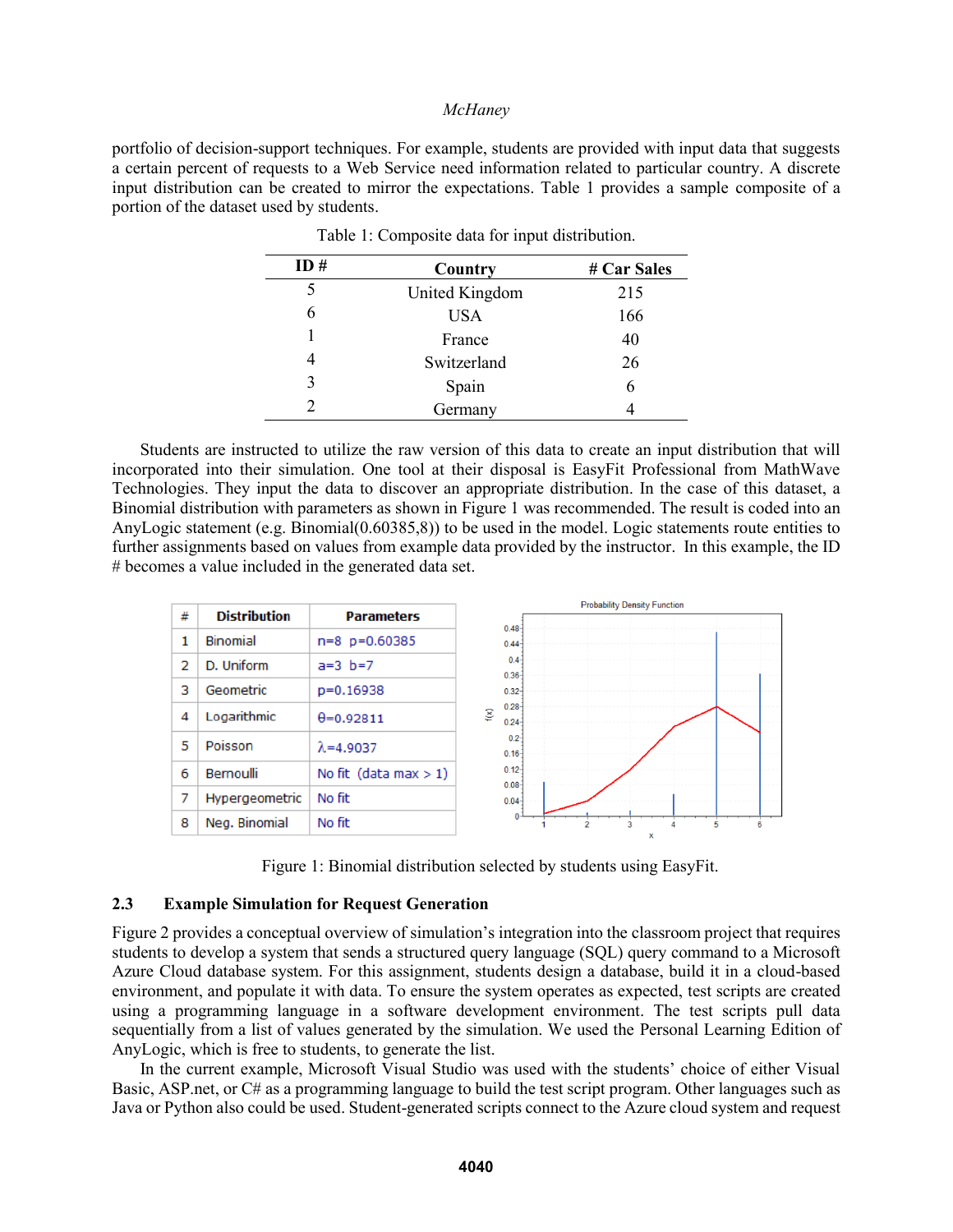data based on a variety of input queries. The students use simulation to generate a sequence of request parameters written to a spreadsheet file. The parameter combinations are generated using a relatively simplistic model depicting a variety of users accessing the database system. A Use Case Diagram describes the types of users for the system and provides a general framework for the model. An example is shown in Figure 3.



Figure 2: Conceptual approach for simulation use in teaching cloud concepts.



Figure 3: Example use case diagram used to develop conceptual model.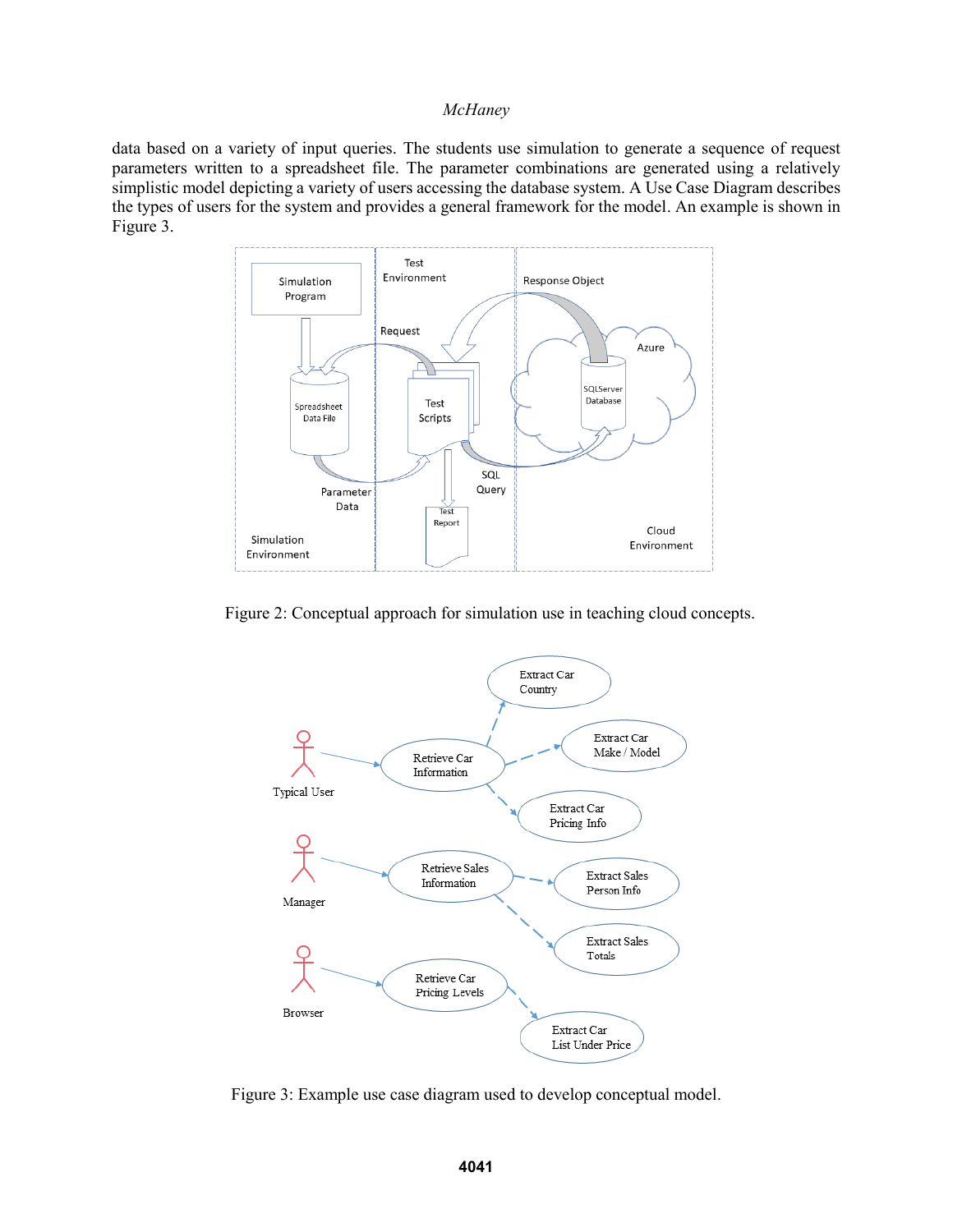In the model, database users reach a block which represents their request to retrieve data. The model derives parameters based on a series of input distributions that represent characteristics of what the users wish to obtain. In our current example, this could mean the simulation returns the ID # for the *Country of Car Manufacture* based on an input distribution. Likewise, a requested parameter in subsequent blocks could rely on the value held in the first parameter and be populated with appropriately, related information (e.g. Make, Model, Car Sales Price, et cetera). Logic statements would help ensure the correct combination of values is generated. Logic in the simulation constructs a realistic parameter response to be included in the generated test script. In AnyLogic, this means writing values to an output spreadsheet file using code attached to a block such as:

ModelOutput.SetCellValue(Agent.CarCountry, 1, SpreadsheetCounter, 2);

In this example, students learned to conceptualize a model, derive input data distributions, construct logic sequences for the model, and create stochastic output files. Although the use of simulation is very basic, students come to understand the process from a beginner's perspective. This provides a point from which more complex simulation work becomes possible.

## **3 EXAMPLE 2: BIG DATA CREATION**

## **3.1 Scenario**

Our second example relates to Big Data courses or classes using data visualization. This example uses simulation techniques to generate a data set that can be used in storytelling exercises by students. Again, students experience simulation and can incorporate it into their toolkit of techniques to be used as future decision-makers. This is important because many students taking coursework in business analytics, data science or big data do not specifically take a simulation course but its benefit cannot be overstated.

Of course, other methods exist for generating sample data sets but the simulation approach accomplishes three objectives. One, is to expose students to simulation techniques as described earlier. The second objective permits generation of large data sets with built-in randomness having somewhat unpredictable characteristics. The third advantage relates to storytelling with the data. The students create the simulation to generate data and in doing so, construct a scenario that correlates with the storytelling aspect of big data. Unlike the real world, students know the big picture and then learn how their efforts aid in the 'rediscovery' what they have created through model output analysis. The analysis efforts ensure students recognize the stochastic nature of simulation.

## **3.2 Classroom Use of Simulation for Big Data**

The scenario for this use of simulation involves creating entities that represent a real world element to be analyzed. These entities may be people, processes, a manufacturing assembly or any other object of interest. This 'data' entity moves through a sequence of blocks that instantiate its parameters based on input distributions meant to describe the ranges of data. Like our first example, students come to understand the importance of input data and describe it via well-fit distributions. Ranges of data are fit to distributions, combined with business (or assignment) rules with a series of logic statements, and then used to create output sets housed in data files.

Data ranges can be specified and used in ways that match expected real world values. Data analysis tools can be taught using the resulting data items which have been written into an output file. Figure 4 provides a conceptual framework.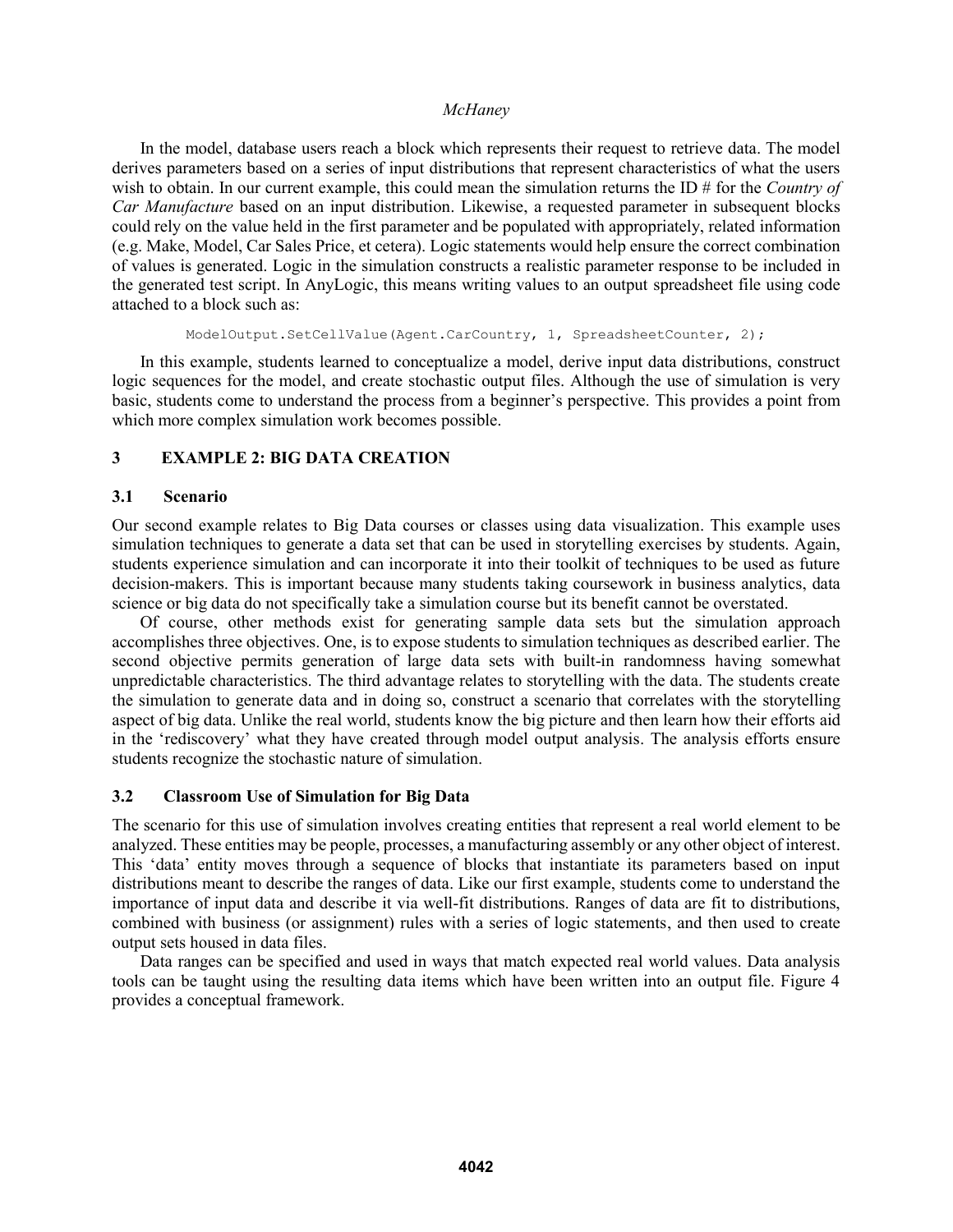

Figure 4: Conceptual framework for big data simulation use.

# **3.3 Example Simulation for Big Data**

For this assignment, students design a model, build it in a simulation language such as AnyLogic, and use it to generate data. A series of input distributions are assigned in a series of block statements. Logic is used to determine an entity's path through the model and this impacts the contents of assigned parameters. For instance, patients entering an emergency room are assigned an illness condition, gender, age, and other characteristics based on the professor's guidelines.

In the current example, Microsoft PowerBI was used to visualize the model's output. Data generated by the simulation provides material for student experimentation. Value combinations are generated using a relatively simplistic model depicting various possible combinations of data based on input distributions that are either assigned by the professor or derived from smaller datasets. Figure 5 shows a typical visualization.

# **4 SIMULATION CONCEPTS TAUGHT WITH THIS APPROACH**

The examples described in this paper are relatively simple simulation projects. The goal was not to create simulation experts but instead create awareness of simulation techniques and demonstrate how these can add value to activities considered central to particular fields of study. In addition to limited simulation development experience, students receive resources enabling them to go further with modeling. In particular, it is important to reinforce concepts related to the stochastic nature of outputs and how results need to be considered through careful analysis.

Challenges exist with rapid introduction of simulation concepts. In particular, students (particularly those with programming backgrounds) tend to jump into model construction without considering the nature of their development. Reflection, regarding potential ranges of model outputs over simulated time, should be encouraged to ensure students recognize they have generated a subset of potential results.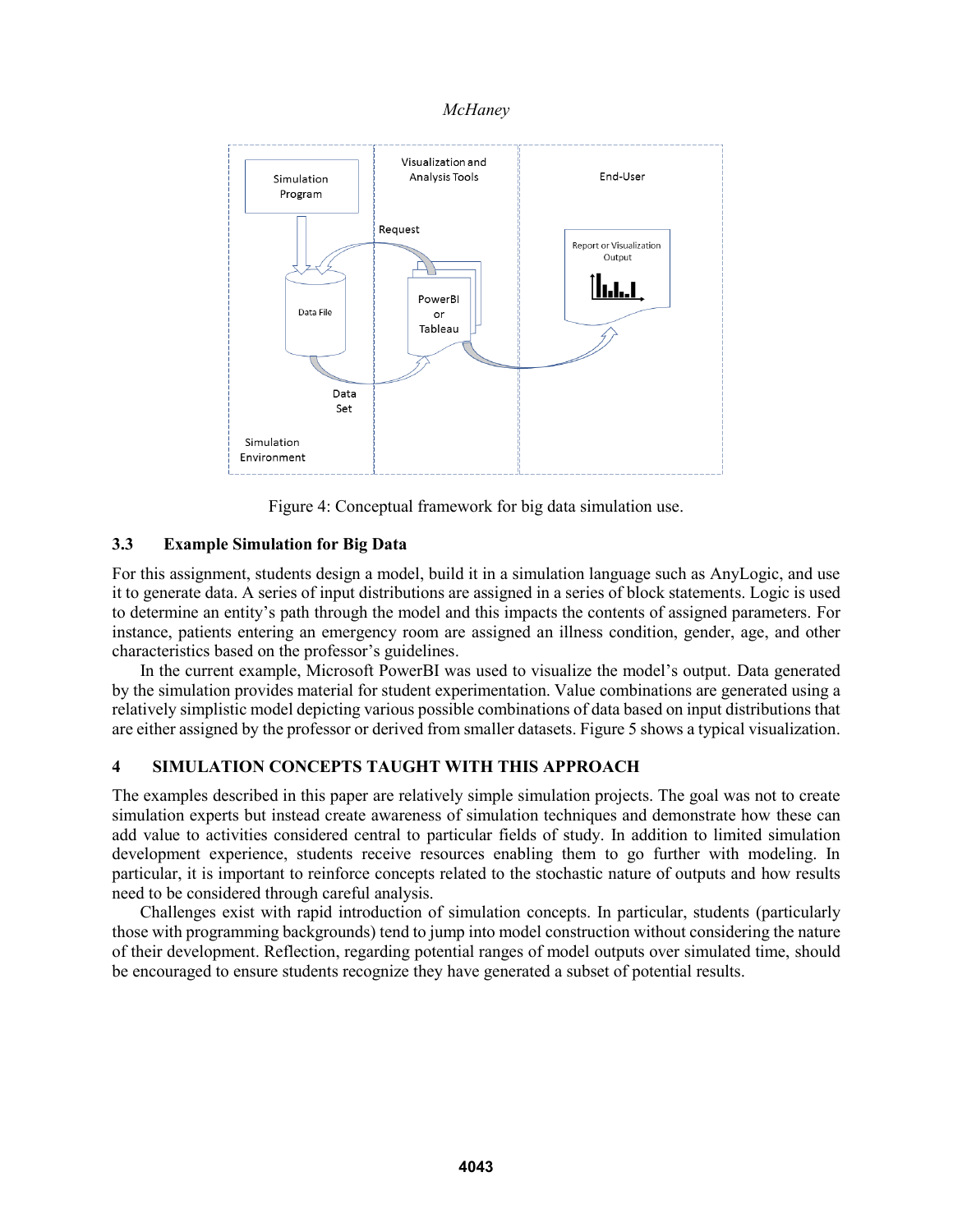

*McHaney*

Figure 5: Typical visualization.

The notion of simulations being developed by non-experts is consistent with current trends in end-user computing (Mørch et al. 2017). The idea that authoring tools and agile methods are pushed down into the ranks of users works well using the approach described in this paper. Likewise, conceptual modeling techniques can help inform the novice simulation user of ways to better understand a system (Robinson 2008, van der Zee et al. 2010). Lieberman et al. (2006, p. 1) argue that "the goal of interactive systems and services will evolve from just making systems easy to use (even though that goal has not yet been completely achieved) to making systems that are easy to develop by end users." They justify this statement by suggesting that people are familiar with computer interfaces and will be able to use tools that abstract the process from the programming code level. This low-code, no-code approach is already available in many simulation languages. The data artifacts created using AnyLogic described in this paper are examples. Students do not need to be programmers nor simulation experts. Instead, they work to build a model using available drag and drop features and configuration. This is the world these students will inhabit in their careers.

In short, covert teaching of simulation offers a method to enrich courses and prepare students to engage with tools and techniques that may have career enhancing benefits in many ways.

## **REFERENCES**

- Chwif, L., M. R. P. Barretto, and R. J. Paul. 2001. "Assessment of Student Preparation for Discrete Event Simulation Courses." In *Proceedings of the 2001 Winter Simulation Conference*, edited by B. A. Peters et al., 1624–1631*.* Piscataway, New Jersey: IEEE.
- Ginder, S. A., J. E. Kelly-Reid, and F. B. Mann. 2017. "Postsecondary Institutions and Cost of Attendance in 2016-17; Degrees and Other Awards Conferred, 2015-16; and 12-Month Enrollment, 2015-16: First